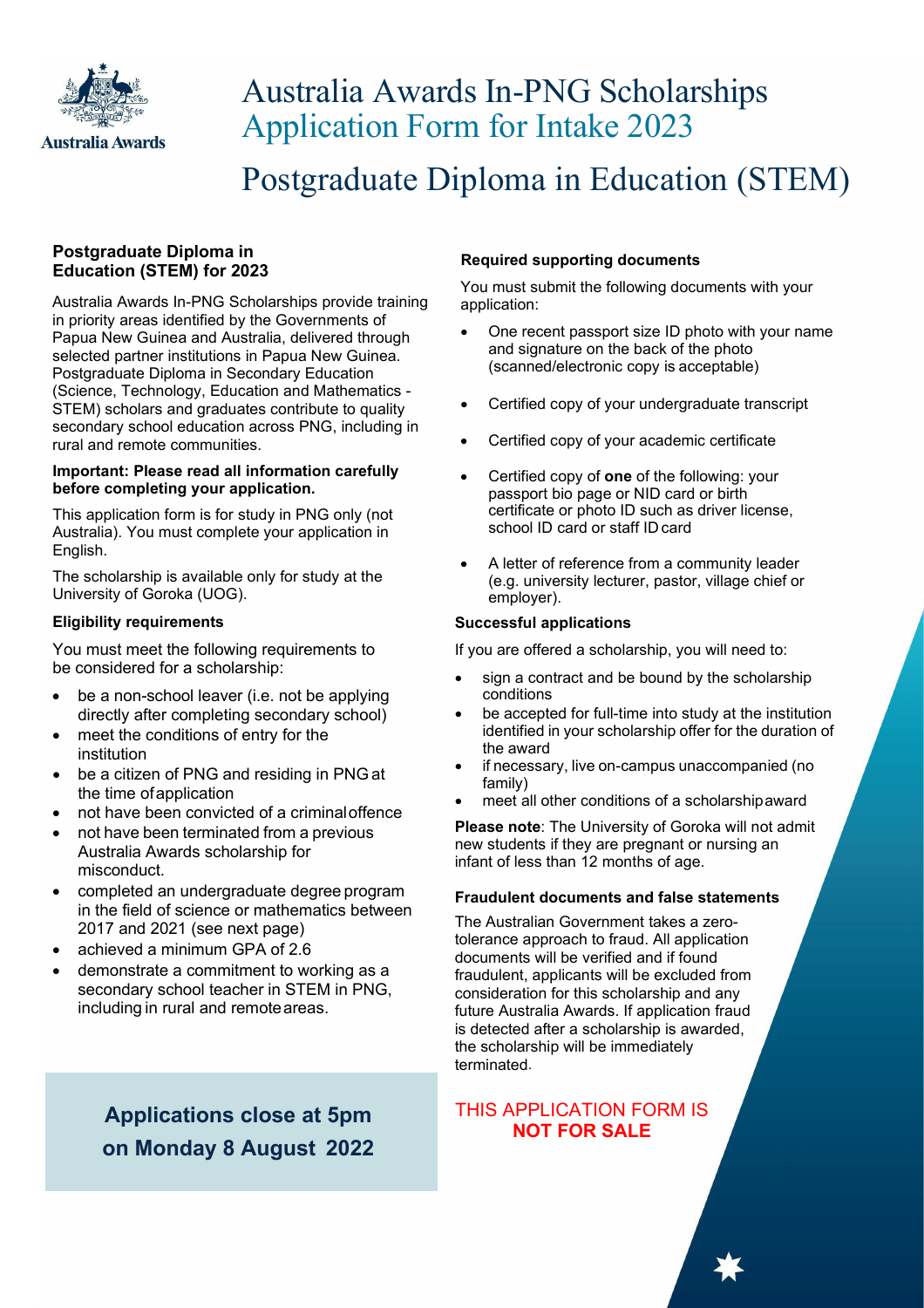## \***Eligible Undergraduate Fields of Study:**

Physics, Chemistry, Biology, Geology/Earth Science, Mathematics, Computer Science, Engineering and Agriculture

## **Application Submission Instructions**

 *This application form can be completed electronically as a PDF, but you can only save the completed (or partially completed) application if your computer has Adobe Acrobat DC or the latest version of Adobe.*

 *Otherwise, you can print off the application form and complete it by hand or complete the application form electronically in one session and print the application before closing.*

#### **You may submit the application using any of the methods below:**

- 1. **Online Submission:** You can submit your application online. Please visit the website and look for online application under In-Country, Postgraduate Diploma in Education. The online application system will be unavailable after the closing date
- 2. **By email.** Complete the application form and submit it electronically together with your supporting documents by email to pgeducation@australiaawardspng.org no later than 5 pm, July 8, 2022
- 3. **By post:** You can send direct mail or courier your application to the Australia Awards address: *Australia Awards PNG, Private Mail Bag, 121, Port Moresby, NCD*. Application envelopes that are date stamped after the closing date or received 14 days after the closing date will not be considered eligible.
- 4. **In person:** You may also submit your application directly to the Australia Awards PNG office located at Westpac Bank Waigani, Level 2 before the closing date.

#### **For more information:**

 Contact the Australia Awards In-PNG Scholarships team  **Email:** incountry@australiaawardspng.org  **Telephone:** 3211 766 or 7373 3800  **Website link:** www.australiaawardspng.org/study-in-png/teaching

Contact the University of Goroka directly for entry and course requirements:

 Mr Pascalis Mape Director of Student Administration University of Goroka School of Education  **Telephone:** 531 1735 or 7070 6043

## **IMPORTANT!**

## **You MUST also apply for admission directly with The University of Goroka**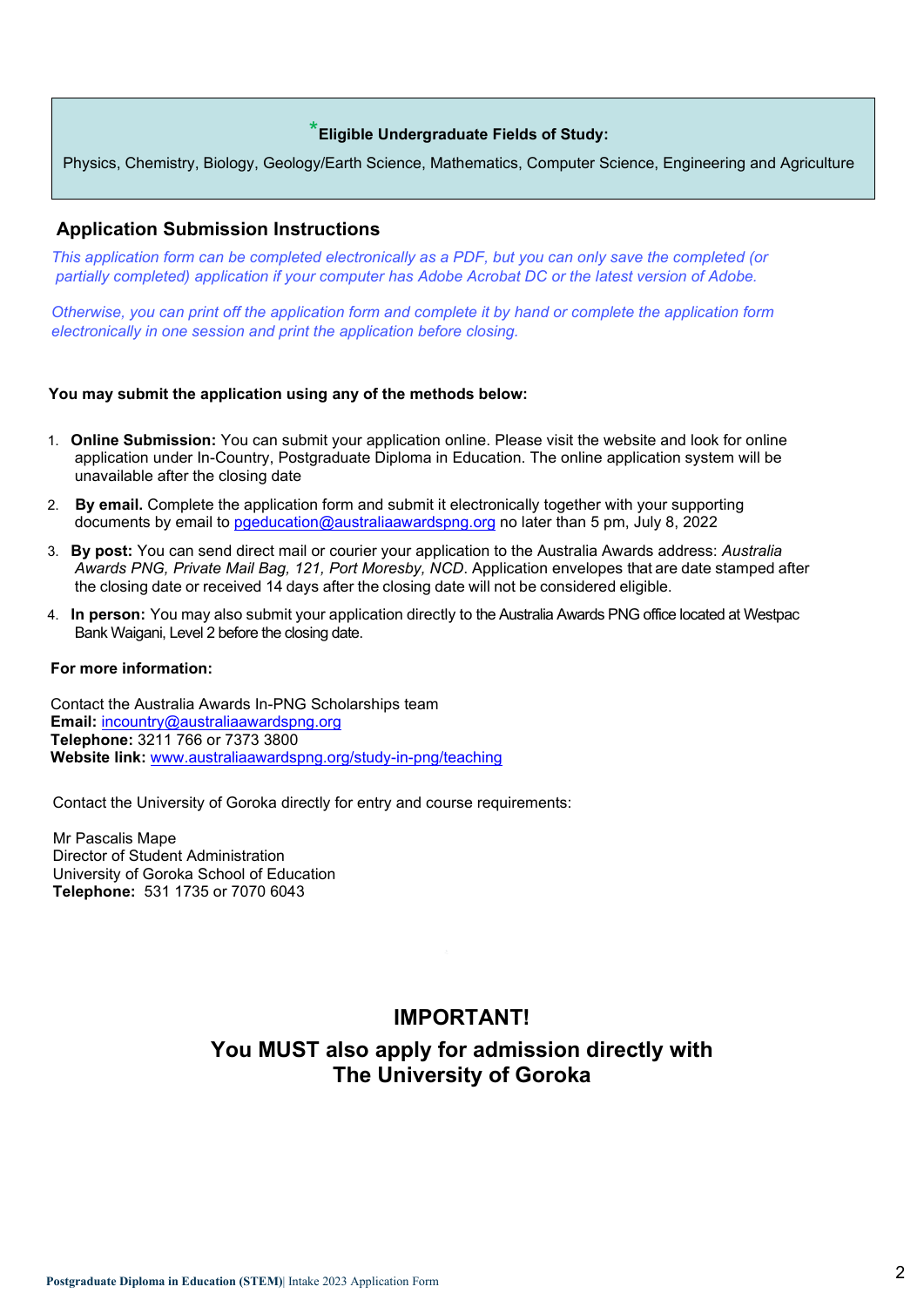| <b>PART 1: ELIGIBLITY REQUIREMENTS</b>                                                                                                                                           |            |           |                |                       |  |
|----------------------------------------------------------------------------------------------------------------------------------------------------------------------------------|------------|-----------|----------------|-----------------------|--|
| Please mark Yes or No for each question<br>False or misleading answers will exclude your application from further consideration                                                  |            |           |                |                       |  |
| 1.1. Are you a PNG Citizen?                                                                                                                                                      |            |           |                |                       |  |
|                                                                                                                                                                                  |            |           |                |                       |  |
| Yes                                                                                                                                                                              |            | No        | Do not proceed | You are not eligible. |  |
| 1.2. Are you currently a dual Australian citizen or have you applied for Australian citizenship or permanent<br>residency?                                                       |            |           |                |                       |  |
| Yes<br>You are not eligible                                                                                                                                                      |            | No        |                |                       |  |
| Do not proceed                                                                                                                                                                   |            |           |                |                       |  |
| 1.3. Have you already achieved an undergraduate bachelor degree in an <sup>*</sup> eligible field of study between<br>2017 and 2021 and achieved a minimum (cumulative) GPA 2.6? |            |           |                |                       |  |
| Yes                                                                                                                                                                              |            | No        |                | You are not eligible. |  |
| 1.4. Have you previously received an Australia Award and have had the scholarship terminated due to<br>misconduct?                                                               |            |           | Do not proceed |                       |  |
| You are not eligible<br>Yes                                                                                                                                                      |            | No        |                |                       |  |
| Do not proceed                                                                                                                                                                   |            |           |                |                       |  |
| 1.5. Have you been convicted of a criminal offence, been found guilty or liable in civil proceedings or                                                                          |            |           |                |                       |  |
| internal investigations or are you currently involved in a legal action or police charge?                                                                                        |            |           |                |                       |  |
| Yes                                                                                                                                                                              |            | No        |                |                       |  |
| If yes please provide brief details below (AAPNG will seek further information from you if required).                                                                            |            |           |                |                       |  |
|                                                                                                                                                                                  |            |           |                |                       |  |
|                                                                                                                                                                                  |            |           |                |                       |  |
|                                                                                                                                                                                  |            |           |                |                       |  |
| 1.6. Do you have a personal connection (family or friendship) with anyone at Australia Awards PNG, or<br><b>University of Goroka?</b>                                            |            |           |                |                       |  |
| Australia Awards PNG                                                                                                                                                             | <b>YES</b> | <b>NO</b> |                |                       |  |
| University of Goroka                                                                                                                                                             | <b>YES</b> | <b>NO</b> |                |                       |  |
| No connections                                                                                                                                                                   | <b>YES</b> | <b>NO</b> |                |                       |  |
| (You are still eligible for consideration if you do have a personal connection, but it is important that this connection<br>is known for transparency purposes.)                 |            |           |                |                       |  |
| If yes, the name of the person:                                                                                                                                                  |            |           |                |                       |  |

3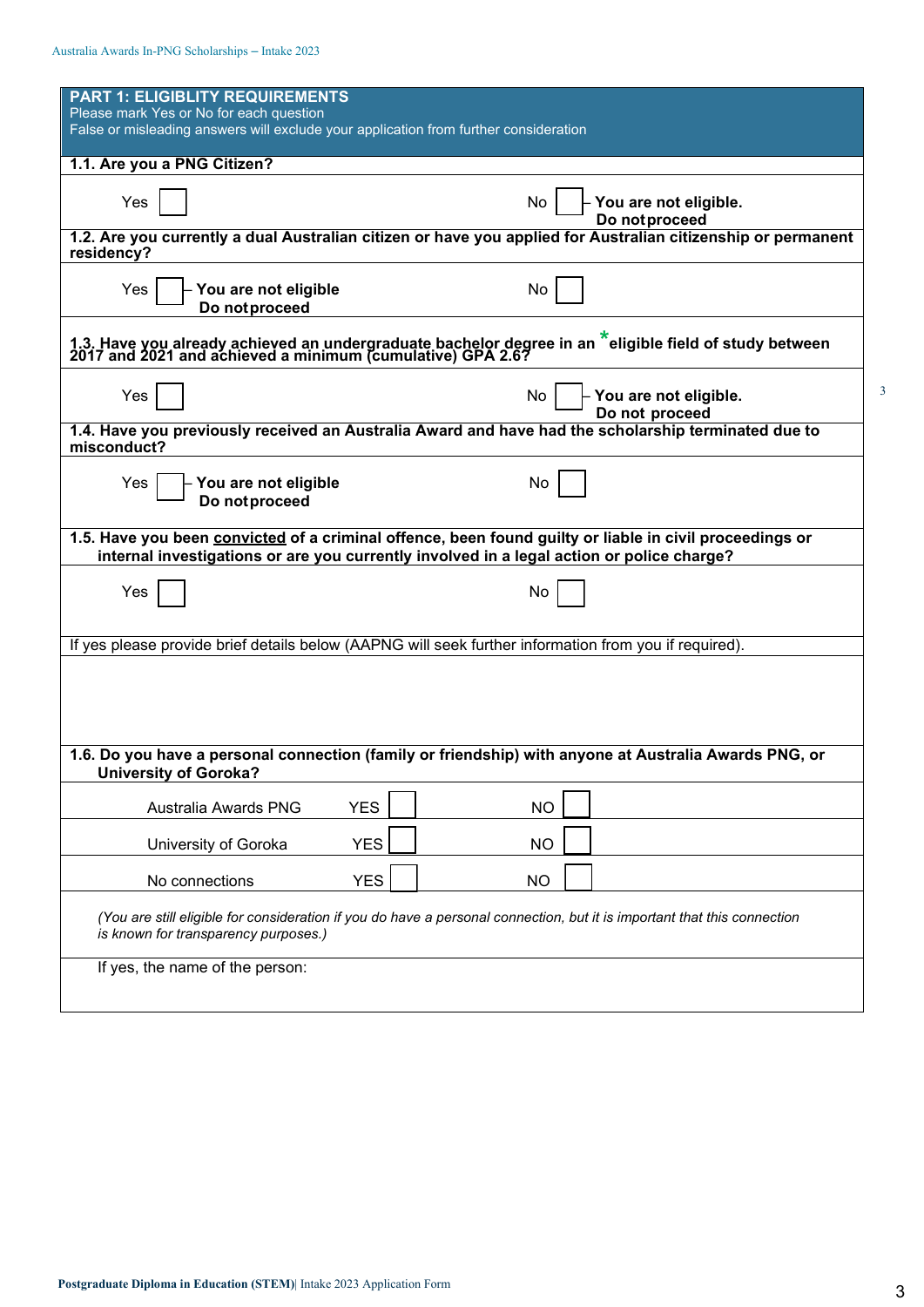| <b>PART 2: PERSONAL &amp; CONTACT DETAILS</b><br>Please complete all sections. Fields marked with asterisks (*) are mandatory.                                                                                                                                                                                                                                                                                                                                                                                                                                                                                                       |  |                       |        |                  |                 |  |
|--------------------------------------------------------------------------------------------------------------------------------------------------------------------------------------------------------------------------------------------------------------------------------------------------------------------------------------------------------------------------------------------------------------------------------------------------------------------------------------------------------------------------------------------------------------------------------------------------------------------------------------|--|-----------------------|--------|------------------|-----------------|--|
| First Name*                                                                                                                                                                                                                                                                                                                                                                                                                                                                                                                                                                                                                          |  |                       |        |                  | <b>ID photo</b> |  |
| Last Name*                                                                                                                                                                                                                                                                                                                                                                                                                                                                                                                                                                                                                           |  |                       |        |                  |                 |  |
| Gender*                                                                                                                                                                                                                                                                                                                                                                                                                                                                                                                                                                                                                              |  | Female                | Male   |                  |                 |  |
| Date of Birth*                                                                                                                                                                                                                                                                                                                                                                                                                                                                                                                                                                                                                       |  |                       |        |                  |                 |  |
| <b>Marital Status</b>                                                                                                                                                                                                                                                                                                                                                                                                                                                                                                                                                                                                                |  | Married<br>De facto   | Single | Divorced/Widowed |                 |  |
| Do you consider yourself a person with a<br>Disability? *                                                                                                                                                                                                                                                                                                                                                                                                                                                                                                                                                                            |  | Yes                   | No     |                  | Not Sure        |  |
| People with disabilities who meet eligibility criteria are strongly encouraged to apply for a scholarship and will be<br>assessed on the merit of their application. If awarded a scholarship an assessment will be undertaken to identify if<br>additional support is required to overcome barriers to accessing education.<br>For more information, please contact Australia Awards PNG. You can find out more about the Australian Government's<br>disability inclusive development strategy at http://dfat.gov.au/aid/topics/development-issues/disability-inclusive-<br>development/Pages/disability-inclusive-development.aspx |  |                       |        |                  |                 |  |
| If yes, please select the type of disability by ticking the box and provide further details below*                                                                                                                                                                                                                                                                                                                                                                                                                                                                                                                                   |  |                       |        |                  |                 |  |
| Physical impairment, including a<br>permanent injury                                                                                                                                                                                                                                                                                                                                                                                                                                                                                                                                                                                 |  | Hearing impairment    |        |                  |                 |  |
| Visual impairment (which cannot be<br>addressed by prescription glasses)                                                                                                                                                                                                                                                                                                                                                                                                                                                                                                                                                             |  | <b>Brain injury</b>   |        |                  |                 |  |
| Speaking impairment                                                                                                                                                                                                                                                                                                                                                                                                                                                                                                                                                                                                                  |  | Psychological illness |        |                  |                 |  |
| Others (specify)                                                                                                                                                                                                                                                                                                                                                                                                                                                                                                                                                                                                                     |  |                       |        |                  |                 |  |
| Please provide further details                                                                                                                                                                                                                                                                                                                                                                                                                                                                                                                                                                                                       |  |                       |        |                  |                 |  |
| Home Province*                                                                                                                                                                                                                                                                                                                                                                                                                                                                                                                                                                                                                       |  |                       |        |                  |                 |  |
| <b>Home District*</b>                                                                                                                                                                                                                                                                                                                                                                                                                                                                                                                                                                                                                |  |                       |        |                  |                 |  |
| Residential Address (where you are currently living).<br>This information will help AAPNG to make appropriate logistics arrangements                                                                                                                                                                                                                                                                                                                                                                                                                                                                                                 |  |                       |        |                  |                 |  |
| Province*                                                                                                                                                                                                                                                                                                                                                                                                                                                                                                                                                                                                                            |  |                       |        |                  |                 |  |
| District*                                                                                                                                                                                                                                                                                                                                                                                                                                                                                                                                                                                                                            |  |                       |        |                  |                 |  |
| Village/LLG*                                                                                                                                                                                                                                                                                                                                                                                                                                                                                                                                                                                                                         |  |                       |        |                  |                 |  |
| Complete Postal Address* (PO<br>Box, Town/City, Province, Post Code):<br>If you do not have a postal address, ask<br>permission from your local church to use<br>their postal address.                                                                                                                                                                                                                                                                                                                                                                                                                                               |  |                       |        |                  |                 |  |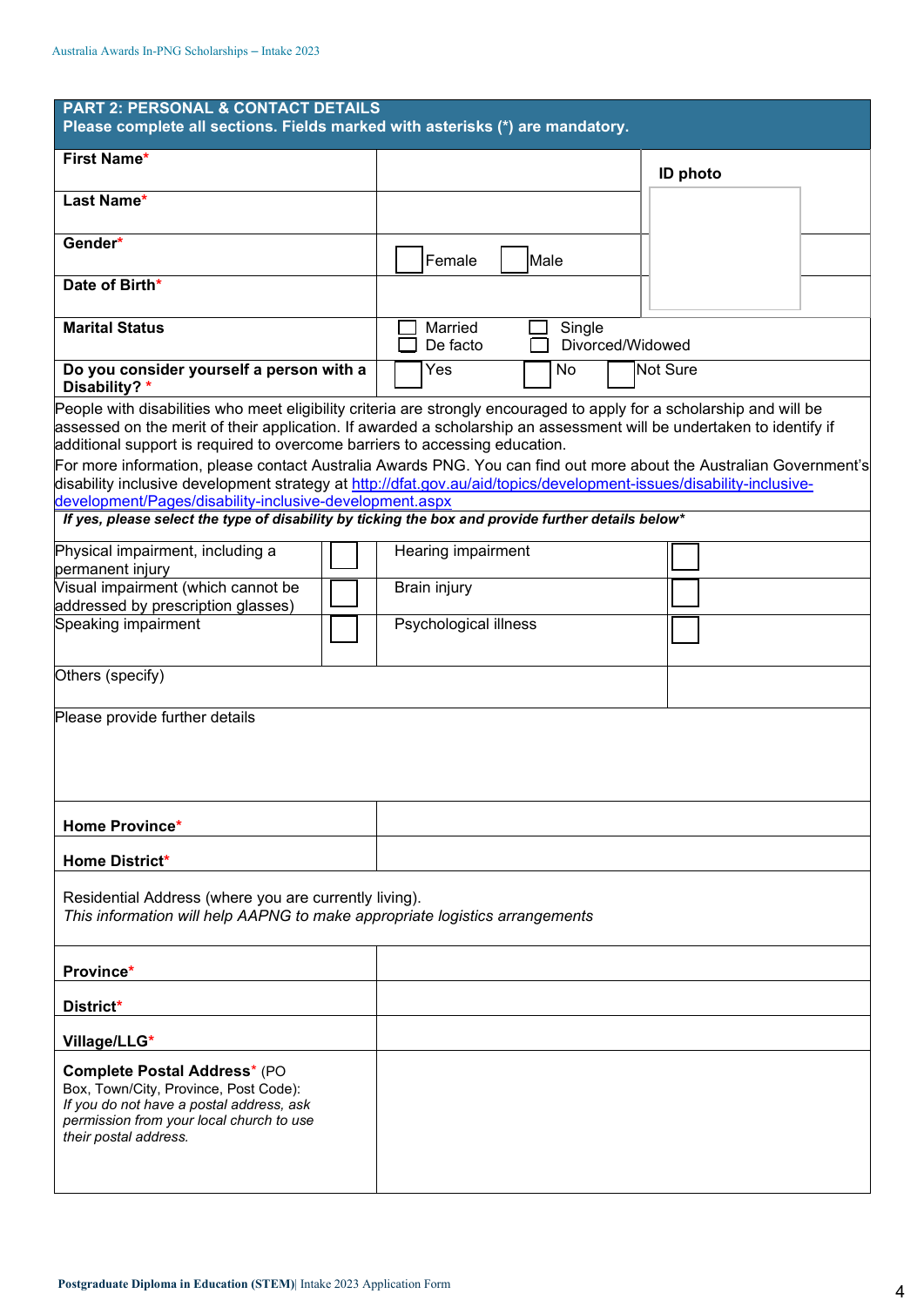| <b>Contact information</b><br>We must be able to contact you on the numbers provided below for us to communicate the outcome or progress of your application |              |  |  |  |
|--------------------------------------------------------------------------------------------------------------------------------------------------------------|--------------|--|--|--|
| Mobile number*                                                                                                                                               |              |  |  |  |
| Alternative mobile number*:<br>Please provide the name of the person who owns<br>this phone and your relationship to them                                    |              |  |  |  |
| Email address*:<br>Please provide up to two email addresses                                                                                                  |              |  |  |  |
|                                                                                                                                                              |              |  |  |  |
| <b>Emergency contact details</b><br>Please nominate a person we can contact in case of emergency                                                             |              |  |  |  |
| Name of emergency contact person:                                                                                                                            |              |  |  |  |
| Relationship to you:                                                                                                                                         |              |  |  |  |
| <b>Contact number:</b>                                                                                                                                       |              |  |  |  |
| <b>Email address:</b>                                                                                                                                        |              |  |  |  |
| <b>Residential address:</b><br>(Not postal address)                                                                                                          |              |  |  |  |
| <b>PART 3: EDUCATION BACKGROUND</b><br>Please provide details of the highest level of study you have completed                                               |              |  |  |  |
| Name of institution*:                                                                                                                                        |              |  |  |  |
| Highest level of study*<br>Bachelor<br>achieved (please tick):                                                                                               | Postgraduate |  |  |  |
| <b>Course name (Science</b><br>Major)*:                                                                                                                      |              |  |  |  |
| Year completed or<br>graduated*                                                                                                                              |              |  |  |  |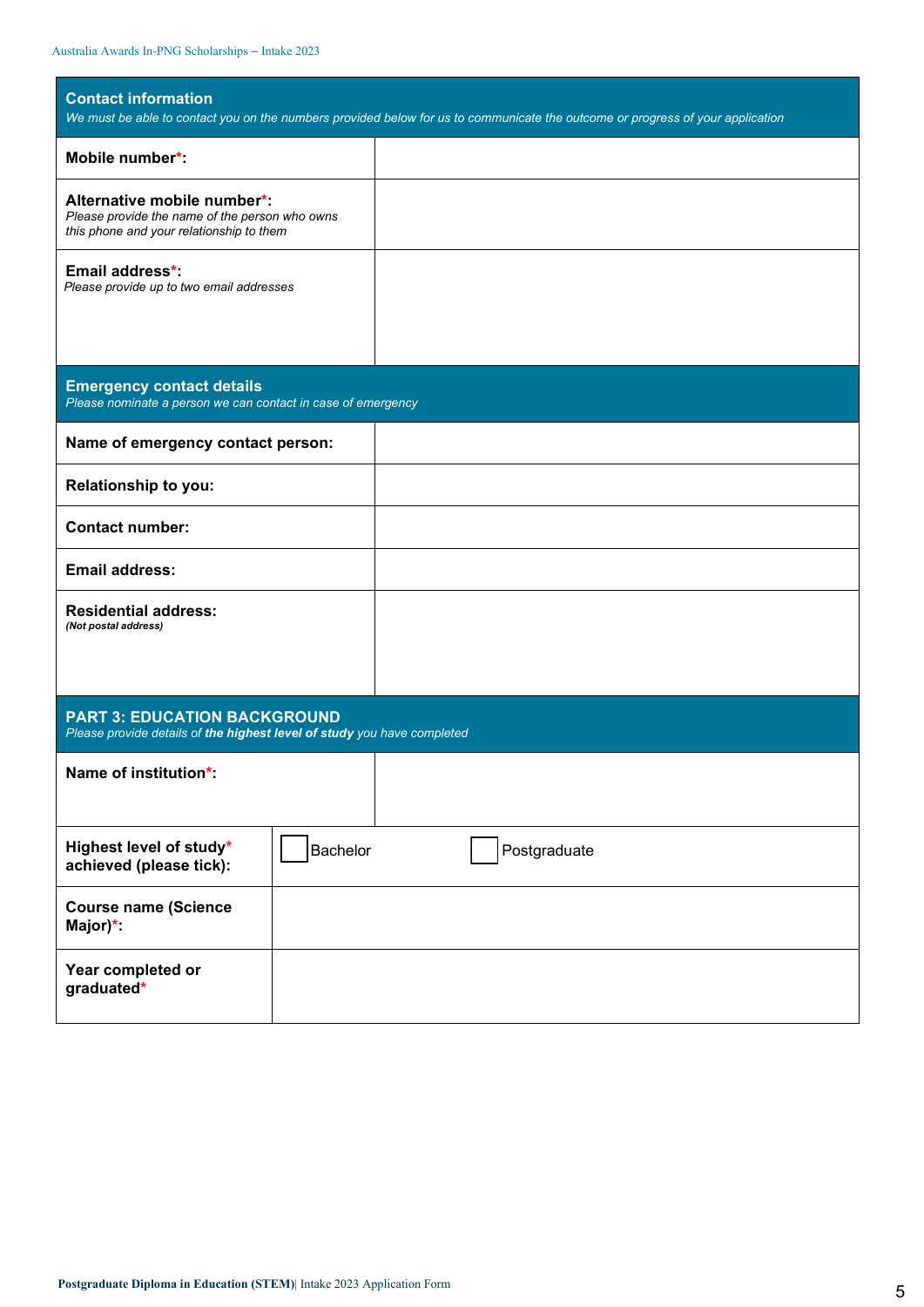#### **PART 4: ASSSESSMENT QUESTIONS**

Answer ALL questions. These questions will be used to assess your application. Please provide your best answers. You MUST answer within the specified word count.

**Q1:** Describe how you achieved a long-term goal or a particular skill (for example, an education qualification, achievement in sport, learning a skill such as playing a musical instrument, a handicraft etc.). What was your goal? What challenges did you face in your journey towards your goal? How did you overcome these challenges?

*This question aims to assess your determination, your ability to prioritise and to make use of your available resources. The goal may be a personal goal or a goal within your community.*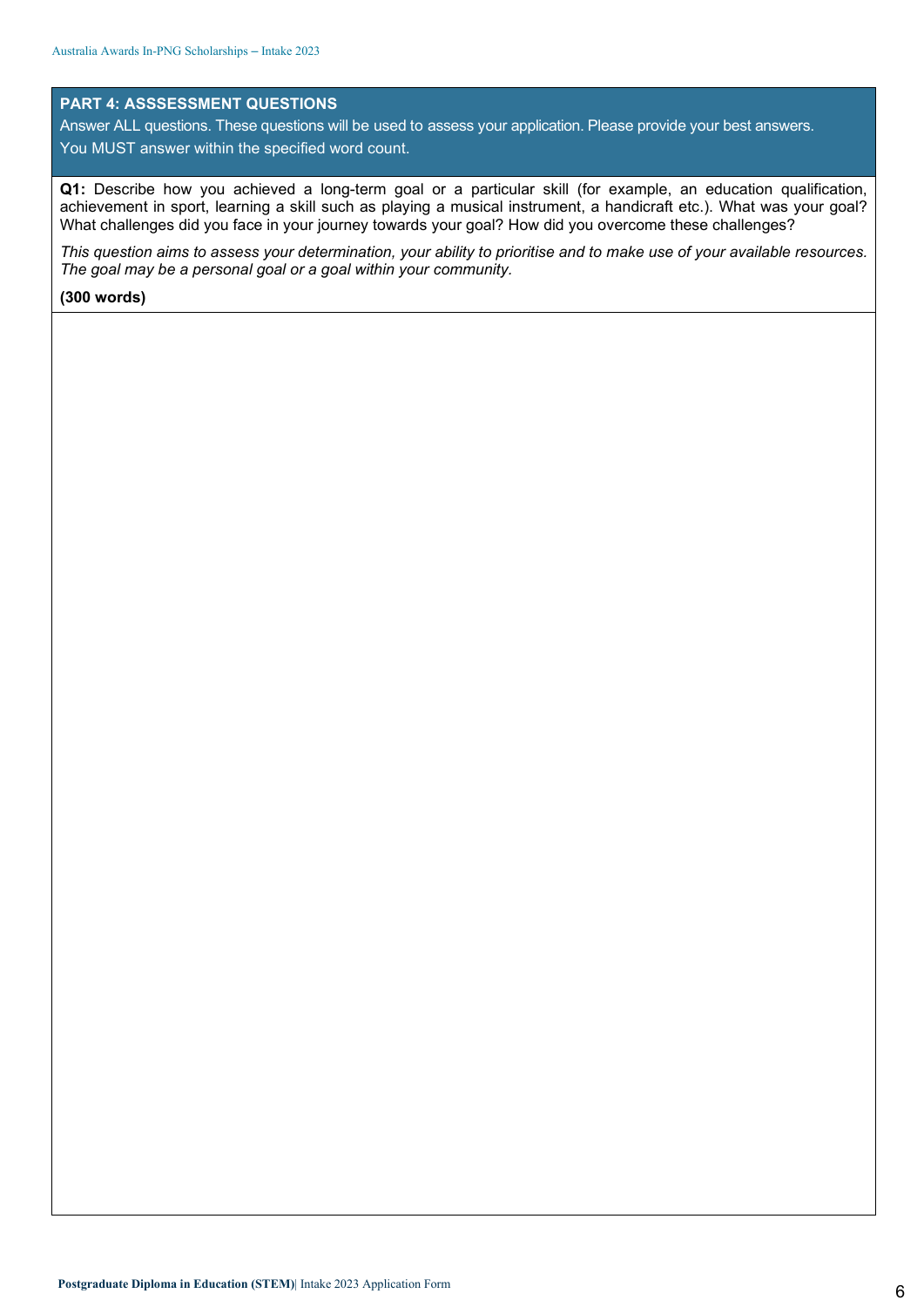**Q2:** After graduation, what subjects/levels do you hope to teach? Explain why these subjects are important to you, and how they will support your future students to make a meaningful contribution to the development of PNG?

*This question aims to assess your understanding of interest in and commitment to teaching any of the STEM (Science, Technology, Mathematics and Engineering) related subjects and their importance to the overall development of PNG.*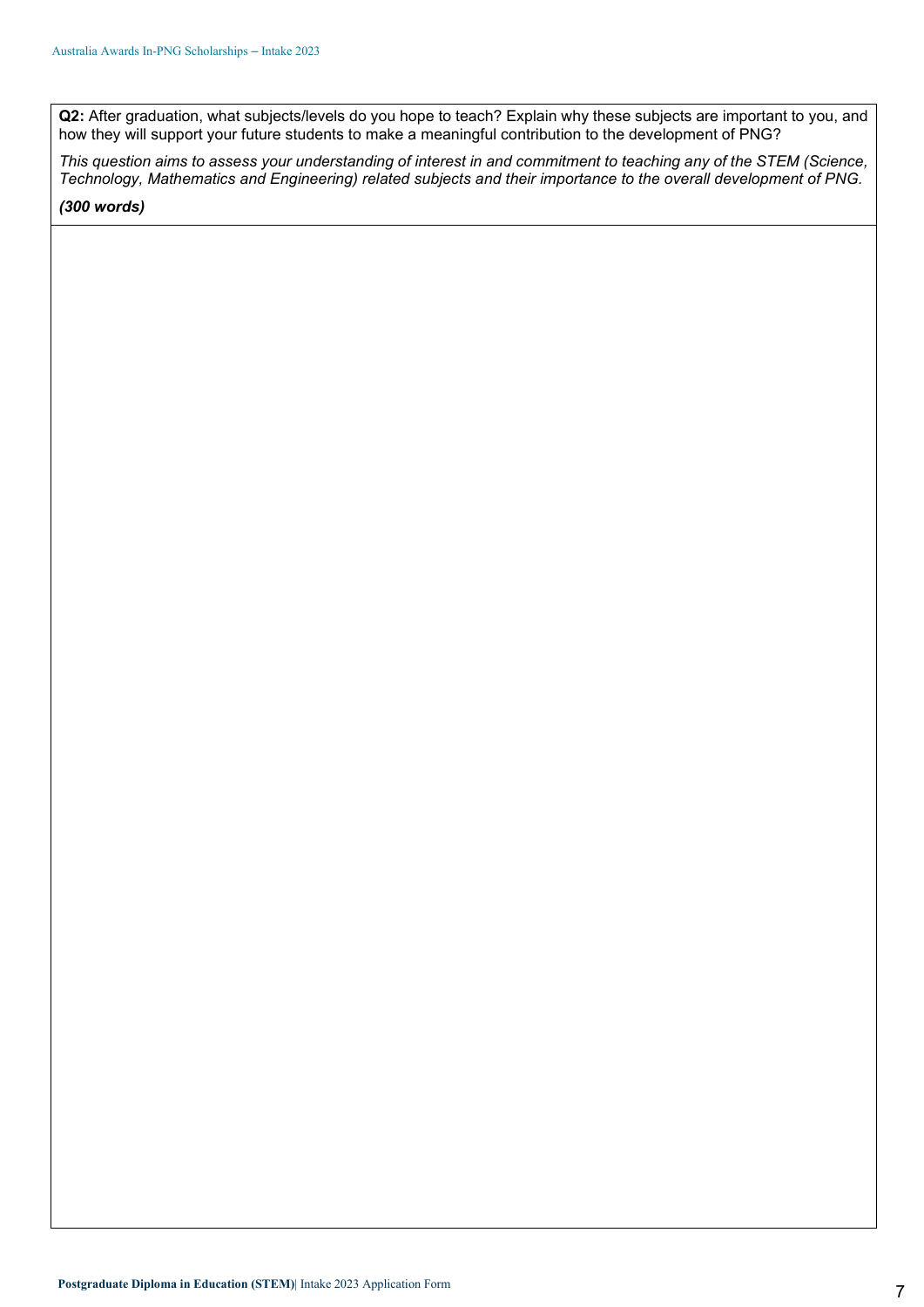**Q3:** Describe a time when you have made a mistake or failed to do something that you were required to do. Discuss ONE example and provide specific details on the following:

- What was the situation, why was it a mistake?
- What did you do about it and what was the result/outcome?
- What did you learn from this experience and what would you do differently in future?

*This question aims to assess your ability to reflect on your skills and experiences, analyse the situation, problems and identify solutions and strategies to respond appropriately.*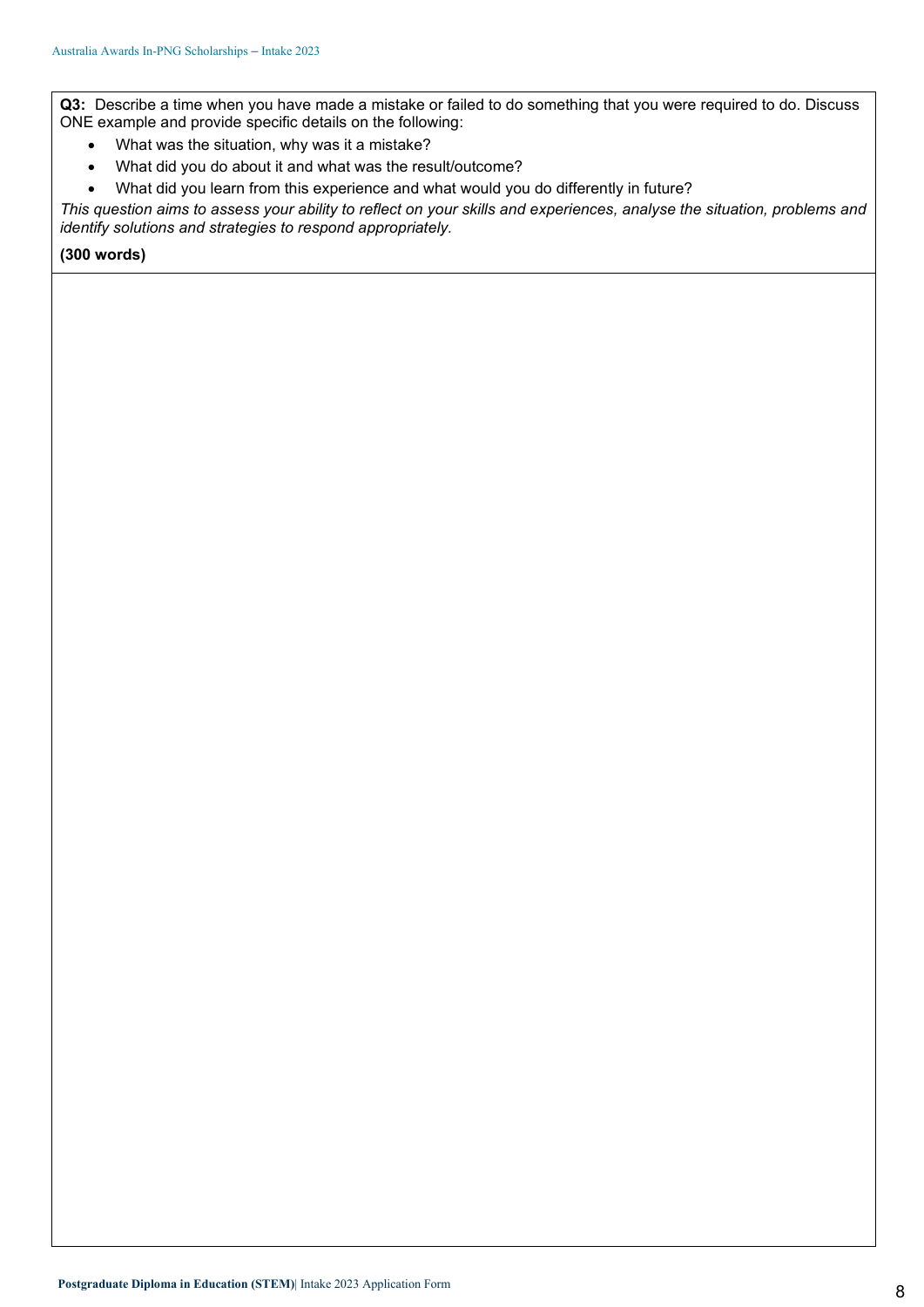**Q4:** After graduation, how will you continue to develop your professional skills and knowledge of your specialist subject and keep up to date with changes in these areas? How will your ongoing learning support your students?

*This question aims to assess your understanding, interest, and commitment to teaching and ongoing professional development and how this will help to improve the quality of secondary mathematics and science teaching in PNG.*